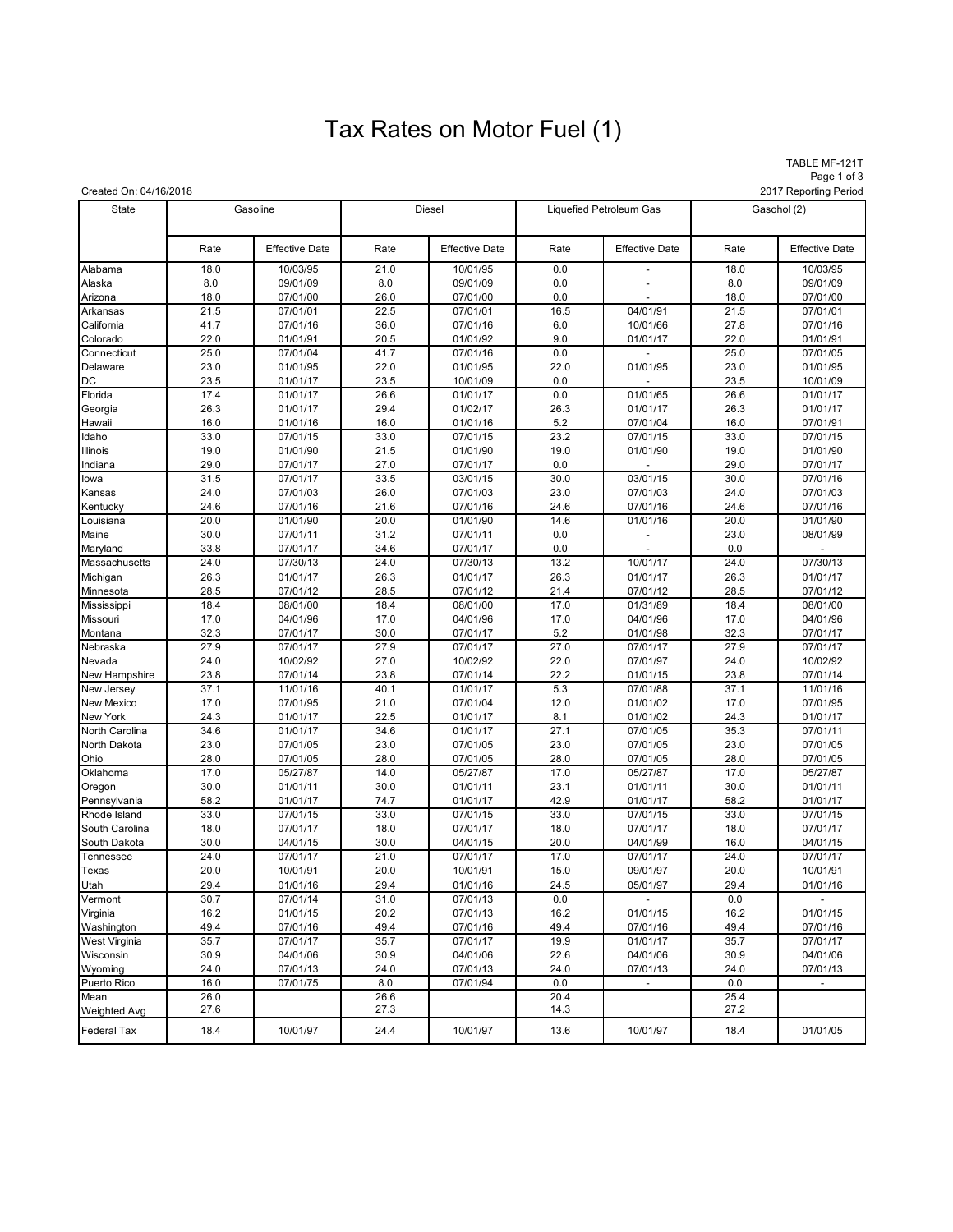### Tax Rates on Motor Fuel - Footnotes A

TABLE MF-121T Created On: Page 2 of 3

| 04/16/2018    | 2017 Reporting Period                                                                                                                                                                                                                                                                                                                                                                                                                                                   |  |  |  |
|---------------|-------------------------------------------------------------------------------------------------------------------------------------------------------------------------------------------------------------------------------------------------------------------------------------------------------------------------------------------------------------------------------------------------------------------------------------------------------------------------|--|--|--|
| State         | Comments                                                                                                                                                                                                                                                                                                                                                                                                                                                                |  |  |  |
| Alabama       | The gasoline, gasohol, and diesel rates include a 2 cents per gallon inspection fee. Alabama-registered LPG vehicles pay an annual fee<br>based on vehicle type in lieu of the volume tax.                                                                                                                                                                                                                                                                              |  |  |  |
| Arizona       | The fuel tax on diesel remains at 18 cents per gallon for light and exempt vehicles, but is set at 27 cents per gallon if used to propel a truck<br>with more than two axles or with a declared gross weight over 26,000 pounds.                                                                                                                                                                                                                                        |  |  |  |
| Arkansas      | The gasoline, gasohol, and diesel rates include 0.4 cents per gallon Environmental Assurance Fee. Applicants for LPG user permits must<br>pay a fee in lieu of the volume tax.                                                                                                                                                                                                                                                                                          |  |  |  |
| California    | LPG users may pay an annual fee in lieu of the volume tax.                                                                                                                                                                                                                                                                                                                                                                                                              |  |  |  |
| Colorado      | Owners of LPG vehicles registered in the State must pay an annual fee in lieu of the volume tax.                                                                                                                                                                                                                                                                                                                                                                        |  |  |  |
| Connecticut   | The tax is computed at 5% of the gross earnings from the first sale of a petroleum product in the State.                                                                                                                                                                                                                                                                                                                                                                |  |  |  |
| Delaware      | In addition to the fixed tax rates shown, there is a Hazardous Substance Cleanup Act (HSCA) Tax. HSCA is a 0.9 percent tax on all taxable<br>gross receipts from the sale of petroleum or petroleum products.                                                                                                                                                                                                                                                           |  |  |  |
| Florida       | Tax rates are variable, adjusted annually.  For gasoline and gasohol, in addition to the rates shown, there is a State-imposed State<br>Comprehensive Enhanced Transportation System (SCETS) tax that varies by county. All counties levy the SCETS tax on gasoline, but only<br>one levies less than the maximum rate. Natural gas-powered vehicles registered in the State will not pay any tax on alternative fuels from<br>January 1, 2014 through January 1, 2019. |  |  |  |
| Hawaii        | Effective 01/01/02, alternative fuels pay an amount proportional to the diesel tax as follows: .29 for ethanol, .5 for bio-diesel, and .33 for LPG.<br>An additional 1 cent is added to these amounts, and then rounded to the nearest 1 cent.                                                                                                                                                                                                                          |  |  |  |
| Idaho         | LPG users may pay an annual fee based on vehicle weight in lieu of volume tax.                                                                                                                                                                                                                                                                                                                                                                                          |  |  |  |
| Illinois      | Motor carriers pay an additional 6.3 cents per gallon on gasoline, 6.5 cents on diesel, and 5.9 cents on LPG.                                                                                                                                                                                                                                                                                                                                                           |  |  |  |
| Indiana       | Motor carriers pay an additional 11 cents per gallon. LPG vehicles pay an annual fee.                                                                                                                                                                                                                                                                                                                                                                                   |  |  |  |
| lowa          | Effective 07/01/02, motor fuel tax rates will be adjusted annually based on the amounts of ethanol blended gasoline being sold and<br>distributed annually.                                                                                                                                                                                                                                                                                                             |  |  |  |
| Kansas        | LPG users may pay an annual fee based on mileage and gross vehicle weight in lieu of the volume tax.                                                                                                                                                                                                                                                                                                                                                                    |  |  |  |
| Kentucky      | Tax rates are variable, adjusted quarterly. A 2 percent surtax is imposed on gasoline and 4.7 percent on special fuels for any vehicle with 3<br>or more axles. The gasoline, gasohol, and diesel rates include 1.4 cents per gallon Petroleum Environmental Assurance Fee.                                                                                                                                                                                             |  |  |  |
| Maine         | Rates are variable, adjusted every February based on past years Consumer Price Index. Rates are effective on the following July 1.                                                                                                                                                                                                                                                                                                                                      |  |  |  |
| Minnesota     | There is a credit to the wholesaler of 15 cents per gallon of alcohol used to make gasohol.                                                                                                                                                                                                                                                                                                                                                                             |  |  |  |
| Mississippi   | The gasoline, gasohol, and diesel rates include 0.4 cents per gallon dedicated to the Groundwater Protection Trust Fund.                                                                                                                                                                                                                                                                                                                                                |  |  |  |
| Missouri      | LPG vehicles 18,000 pounds or less gross vehicle weight registered in the State pay an annual fee in lieu of the volume tax.                                                                                                                                                                                                                                                                                                                                            |  |  |  |
| Montana       | LPG vehicles pay 7 cents per gallon to a licensed dealer. There is an alcohol distiller credit of 20 cents per gallon of alcohol produced in the<br>State with State agriculture products, and used to make gasohol.                                                                                                                                                                                                                                                    |  |  |  |
| Nebraska      | Rates are variable, adjusted quarterly.  The gasoline and gasohol include 0.6 cents per gallon and diesel rate includes 0.2 cents per gallon<br>Petroleum Release Remedial Action Fee. Effective 01/01/02, new Nebraska ethanol production facilities may receive an ethanol production<br>credit equal to 18 cents per gallon of ethanol used to fuel motor vehicles.                                                                                                  |  |  |  |
| New Hampshire | The gasoline, gasohol, and diesel rates include 1.5 cents per gallon Oil Discharge and Disposal Cleanup Fee.  Alternative fuel vehicles pay<br>twice the usual registration fee in lieu of the volume tax.                                                                                                                                                                                                                                                              |  |  |  |
| New Jersey    | In addition to the rates shown, there is a Petroleum Products Gross Receipts Tax. The tax is computed on a cents-per-gallon basis and is<br>applicable to a wide variety of petroleum products.                                                                                                                                                                                                                                                                         |  |  |  |
|               | (1) This table shows motor-fuel tax rates in effect as of January 1 and any subsequent changes that have occurred through the date shown in the title. Only<br>taxes that are levied as a dollar amount per volume of motor fuel are included on sheet one. Taxes that apply to all petroleum products with distinguishing                                                                                                                                              |  |  |  |

taxes that are levied as a dollar amount per volume of motor fuel are included on sheet one. Taxes that apply to all petroleum products with distinguishing motor fuel are omitted.

(2) The gasohol rates shown are for gasoline blended with 10 percent ethanol. NOTE: The States which have exemptions are Hawaii (1 cent), Iowa (2 cents) Maine (6.5 cents), and Montana (4 cents).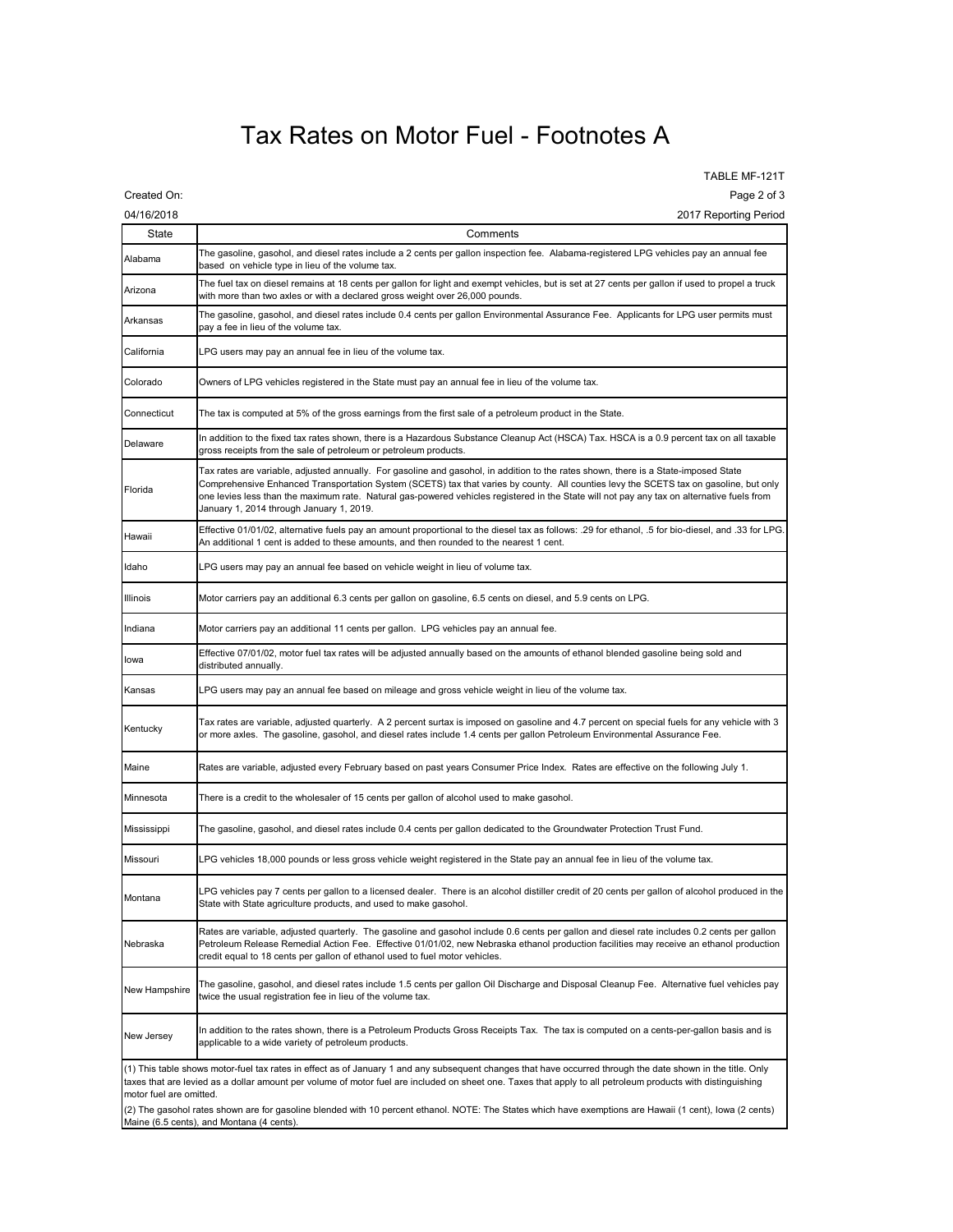### Tax Rates on Motor Fuel - Footnotes B

TABLE MF-121T

Created On: Page 2 of 3

04/16/2018 2017 Reporting Period

| <b>State</b>   | Comments                                                                                                                                                                                                                                                                                                                                                                            |  |  |  |
|----------------|-------------------------------------------------------------------------------------------------------------------------------------------------------------------------------------------------------------------------------------------------------------------------------------------------------------------------------------------------------------------------------------|--|--|--|
| New Mexico     | The gasoline, gasohol, and diesel rates include the Petroleum Products Loading Fee of \$150 per 8,000 gallons (1.875 cents per gallon).<br>Owners of LPG-powered vehicles up to 54,000 pounds gross vehicle weight may pay an annual fee in lieu of the volume tax.                                                                                                                 |  |  |  |
| New York       | Rates are variable, adjusted annually. Rates include the Petroleum Business Tax of 17 cents per gallon. The gasoline rate includes a 0.5<br>mill (0.05 cents) per gallon Petroleum Testing Fee.                                                                                                                                                                                     |  |  |  |
| North Carolina | Rates are variable, adjusted semiannually.                                                                                                                                                                                                                                                                                                                                          |  |  |  |
| North Dakota   | A special excise tax of 2% is imposed on all sales of special fuel (diesel or LPG) that are exempted from the volume tax if the fuel is sold for<br>use in the State. There is a producer credit of 40 cents per gallon of agriculturally derived alcohol produced in the State and used to make<br>gasohol.                                                                        |  |  |  |
| Oklahoma       | Rates shown include 1 cent per gallon tax dedicated to the Petroleum Underground Tank Release Environmental Cleanup Indemnity Fund.<br>When the Fund reaches specified balance, future tax revenues will be deposited in a highway fund. The gasoline, gasohol, and LPG rates<br>include 0.08 cents for fuel inspection. LPG users may pay an annual fee in lieu of the volume tax. |  |  |  |
| Oregon         | The diesel and LPG rates shown are paid by users for vehicles not under the jurisdiction of Public Utility Commissioner. Vehicles under the<br>jurisdiction of the Public Utilities Commissioner and paying motor-carrier fees are exempt from payment of the motor-fuel tax.                                                                                                       |  |  |  |
| Pennsylvania   | The rates include the Oil Franchise Tax for Maintenance and Construction, a variable rate tax adjusted annually. LPG rate is based on the<br>gasolie gallon equivalent.                                                                                                                                                                                                             |  |  |  |
| Rhode Island   | Rates includes 1 cent per gallon tax for the Underground Storage Tank Financial Responsibility Fund.                                                                                                                                                                                                                                                                                |  |  |  |
| South Dakota   | As of 7/1/2009, South Dakota taxes gasoline at 22 cents and ethyl alcohol at 8 cents.                                                                                                                                                                                                                                                                                               |  |  |  |
| Texas          | Owners of LPG vehicles registered in the State must pay an annual fee in lieu of the volume tax.                                                                                                                                                                                                                                                                                    |  |  |  |
| Utah           | LPG is tax exempt if user purchases annual exemption certificate.                                                                                                                                                                                                                                                                                                                   |  |  |  |
| Vermont        | Diesel vehicles 10,000 pounds and over pay 26 cents per gallon. LPG vehicles are subject to a registration fee 1.75 times the usual fee.<br>The gasoline, gasohol, and diesel rates include 1 cents per gallon for the Petroleum Cleanup Fund.                                                                                                                                      |  |  |  |
| Virginia       | Vehicles weighing 26,000 pounds or more having 3 or more axles pay an additional 3.5 cents per gallon.                                                                                                                                                                                                                                                                              |  |  |  |
| Washington     | Owners of LPG vehicles pay an annual fee.                                                                                                                                                                                                                                                                                                                                           |  |  |  |
| West Virginia  | Rates are variable, adjusted annually.                                                                                                                                                                                                                                                                                                                                              |  |  |  |
| Wisconsin      | Rates are variable, adjusted annually.                                                                                                                                                                                                                                                                                                                                              |  |  |  |
| Wyoming        | LPG is subject to sales tax.  The gasoline, gasohol, and diesel rates include 1 cent for the Underground Storage Tank Corrective Action<br>Account.                                                                                                                                                                                                                                 |  |  |  |
| 65             |                                                                                                                                                                                                                                                                                                                                                                                     |  |  |  |
| 66             |                                                                                                                                                                                                                                                                                                                                                                                     |  |  |  |
| 67             |                                                                                                                                                                                                                                                                                                                                                                                     |  |  |  |
| 68             |                                                                                                                                                                                                                                                                                                                                                                                     |  |  |  |
| 69             |                                                                                                                                                                                                                                                                                                                                                                                     |  |  |  |
| 70             |                                                                                                                                                                                                                                                                                                                                                                                     |  |  |  |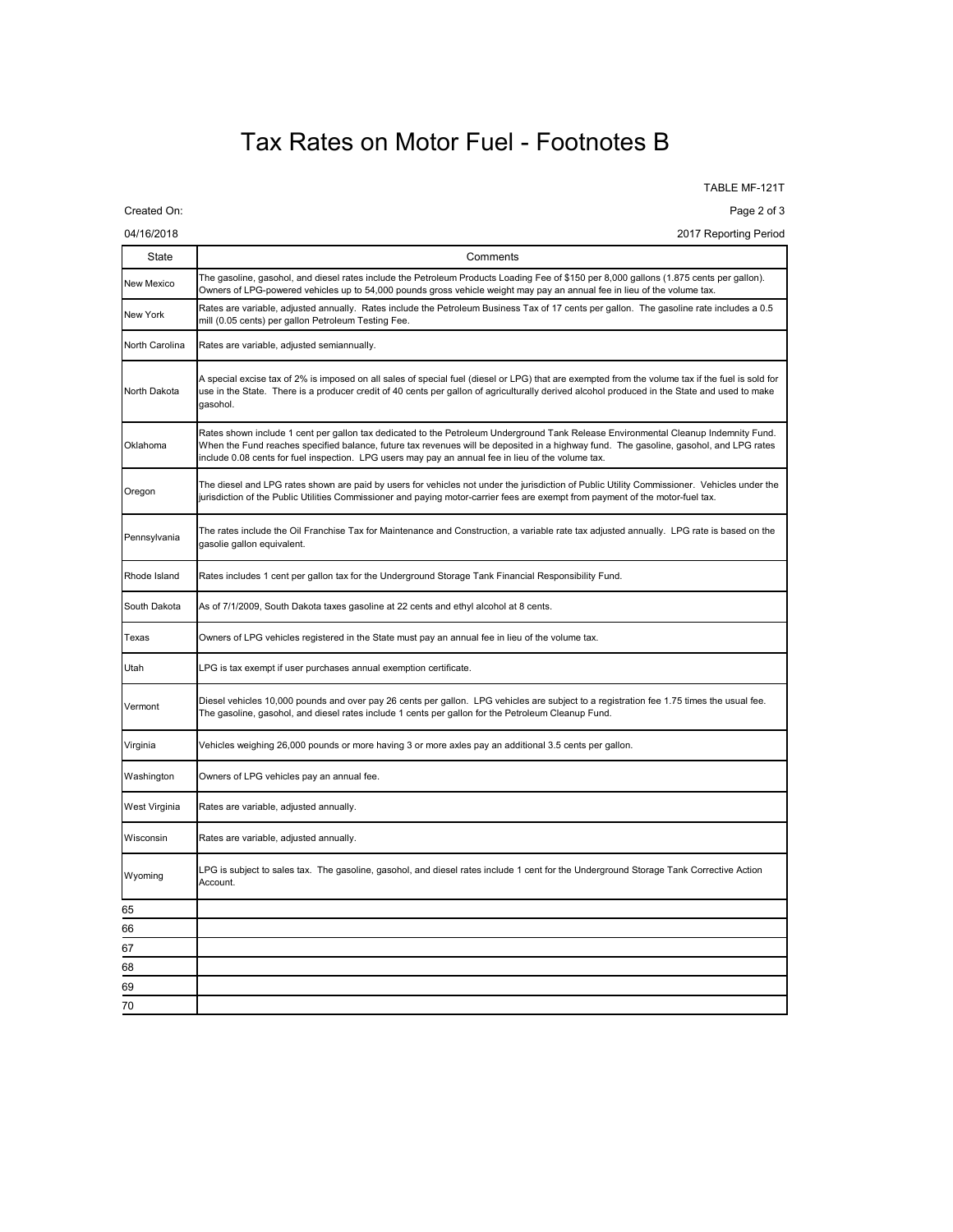## Sales Tax Rates on Motor Fuel A

TABLE MF-121T

Page 3 of 3

| Created On: 04/16/2018 |         | 2017 Reporting Period                                                                                                                                                                                       |
|------------------------|---------|-------------------------------------------------------------------------------------------------------------------------------------------------------------------------------------------------------------|
| State                  | Percent | Sales Tax                                                                                                                                                                                                   |
| Alabama                | 4.0     | Applies to fuel not taxable under volume tax laws.                                                                                                                                                          |
| Arizona                | 5.0     | Applies to fuel not taxed under the motor-fuel or fuel-use taxes. Liquified petroleum gas sold, used, or stored in State is                                                                                 |
| Arkansas               | 4.5     | Special fuel for municipal buses and gasoline are exempt.                                                                                                                                                   |
| California             | 6.0     | Applies to sales price including Federal and State motor-fuel taxes.                                                                                                                                        |
| Colorado               | 3.0     | Applies to fuel taxable under volume tax laws.                                                                                                                                                              |
| Connecticut            | 5.0     | A Petroleum Products Gross Earnings tax is applied to many petroleum products, in addition to the per gallon taxes shown<br>on Sheet 1                                                                      |
| DC                     | 5.8     | Applies to fuel not taxable under volume tax laws.                                                                                                                                                          |
| Georgia                | 4.0     | A 3-percent second motor fuel tax and a 1-cent sales tax apply to the sales price including Federal motor-fuel tax.                                                                                         |
| Hawaii                 | 4.0     | Applies to the sales price excluding Federal and State motor fuel taxes.  Alcohol fuels are exempt.                                                                                                         |
| Idaho                  | 5.0     | Fuels subject to the motor fuel volume tax are exempt.                                                                                                                                                      |
| Indiana                | 5.0     | Applies to the sales price excluding Federal and State motor fuel taxes.                                                                                                                                    |
| lowa                   | 5.0     | Applies to fuel not taxable under fuel tax laws, including those fuels taxable, then subject to refund.                                                                                                     |
| Kansas                 | 4.9     | Applies to fuels not taxable under the volume tax laws.                                                                                                                                                     |
| Kentucky               | 6.0     | Applies to sales price, exclusive of Federal tax, of fuels not taxable under the volume tax laws.                                                                                                           |
| Maine                  | 6.0     | Applies to motor fuel not taxed at the maximum rate for highway use under the volume tax laws.                                                                                                              |
| Maryland               | 6.0     | Applies to fuels not taxable under motor fuel tax laws, unless exempt from the sales and use tax by statute.                                                                                                |
| Massachusetts          | 5.0     | Applies to fuels not taxable under the volume tax laws.                                                                                                                                                     |
| Michigan               | 6.0     | Applies to sales price including Federal volume tax, except when used in a passenger vehicle with capacity of 10 or more,<br>for-hire, over regularly scheduled routes in the State.                        |
| Minnesota              | 6.0     | Applies to fuels not taxable under the volume tax laws.                                                                                                                                                     |
| Nebraska               | 5.0     | Gasoline is exempt. Diesel and alternative fuels subject to the volume tax are exempt.                                                                                                                      |
| New Mexico             | 5.0     | Applies to fuels not taxable under the volume tax laws. Ethanol blends deductible under the gasoline tax laws are exempt.                                                                                   |
| New York               | 4.0     | Applies only to the first \$2 of the price of a gallon of motor fuel. Counties have the option to use this cents-per-gallon<br>method, or continue using their local percentage rates in their calculations |
| North Dakota           | 6.0     | Applies to fuels not taxable under the volume tax laws.                                                                                                                                                     |
| Ohio                   | 5.8     | Applies to fuels not taxable under the volume tax laws.                                                                                                                                                     |
| Oklahoma               | 4.5     | Applies to fuels not taxable under the volume tax laws.                                                                                                                                                     |
| Pennsylvania           | 6.0     | Applies to fuels not taxable under the volume tax laws.                                                                                                                                                     |
| South Carolina         | 5.0     | Applies to sales price of aviation gasoline only.                                                                                                                                                           |
| South Dakota           | 4.0     | Applies to fuels not taxable under the volume tax laws.                                                                                                                                                     |
| Tennessee              | 6.0     | pay quarterly. Fee is based on vehicle weight and fuel efficiency.                                                                                                                                          |
| Texas                  | 6.3     | Applies to fuels not taxed or exempted under other laws.                                                                                                                                                    |
| Utah                   | 4.9     | Applies to fuels not taxable under the volume tax laws.                                                                                                                                                     |
| Washington             | 6.5     | Applies to fuels not taxable under the volume tax laws. Certain providers of public transportation of handicapped persons<br>are exempt                                                                     |
| Wisconsin              | 5.0     | Applies to fuels not taxable under the volume tax laws.                                                                                                                                                     |
| Wyoming                | 4.0     | Applies to sales price of LPG. Gasoline and diesel subject to volume tax are exempt.                                                                                                                        |
|                        |         |                                                                                                                                                                                                             |